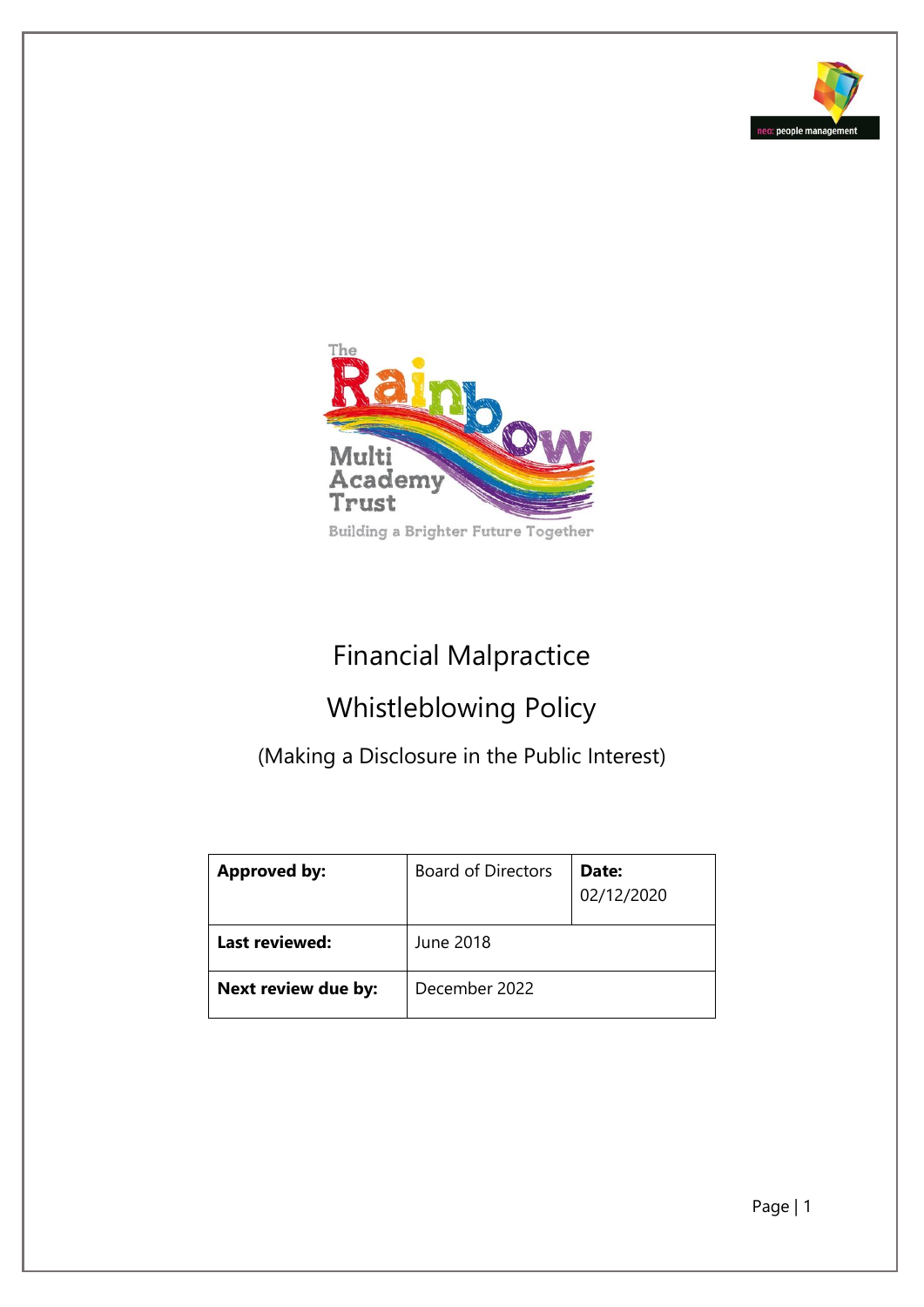#### **Key Information:**

- This policy was developed and adopted on: 02/12/22
- The policy will be reviewed on: December 2022
- The designated member of staff for Whistleblowing is: Sarah Wilkins
- The Whistleblowing governor is: Terry Carter
- The Whistleblowing Director is: Robert Webber

#### **1. Introduction**

- 1.1 The Rainbow Multi Academy Trust is committed to the highest standards of openness, probity and accountability.
- 1.2 An important aspect of accountability and transparency is a mechanism to enable staff and other members of The Rainbow Multi Academy Trust to voice concerns in a responsible and effective manner. It is a fundamental term of every contract of employment that an employee will faithfully serve his or her employer and not disclose confidential information about the employer's affairs. Nevertheless, where an individual discovers information which they believe shows serious malpractice or wrongdoing within the organisation then this information should be disclosed internally without fear of reprisal, and there should be arrangements to enable this to be done independently of line management (although in relatively minor instances the line manager would be the appropriate person to be told).
- 1.3 The Public Interest Disclosure Act, which came into effect in 1999, gives legal protection to employees against being dismissed or penalised by their employers as a result of publicly disclosing certain serious concerns. The Academy has endorsed the provisions set out below so as to ensure that no members of staff should feel at a disadvantage in raising legitimate concerns.
- 1.4 It should be emphasised that this policy is intended to assist individuals who believe they have discovered malpractice or impropriety. It is not designed to question financial or business decisions taken by the Academy nor should it be used to reconsider any matters which have already been addressed under harassment, complaint, disciplinary or other procedures. Once the 'Whistleblowing' procedures are in place, it is reasonable to expect staff to use them rather than air their complaints outside the Academy.
- 1.5 For whistleblowing procedures and guidance concerned with Safeguarding, please see our **Whistleblowing Policy for Safeguarding.**

#### **2. Scope of Policy**

2.1 This policy is designed to enable employees of the Academy to raise concerns internally and at a high level and to disclose information which the individual believes shows malpractice or impropriety. This policy is intended to cover concerns which are in the public interest and may at least initially be investigated separately but might then lead to the invocation of other procedures e.g. disciplinary. These concerns could include: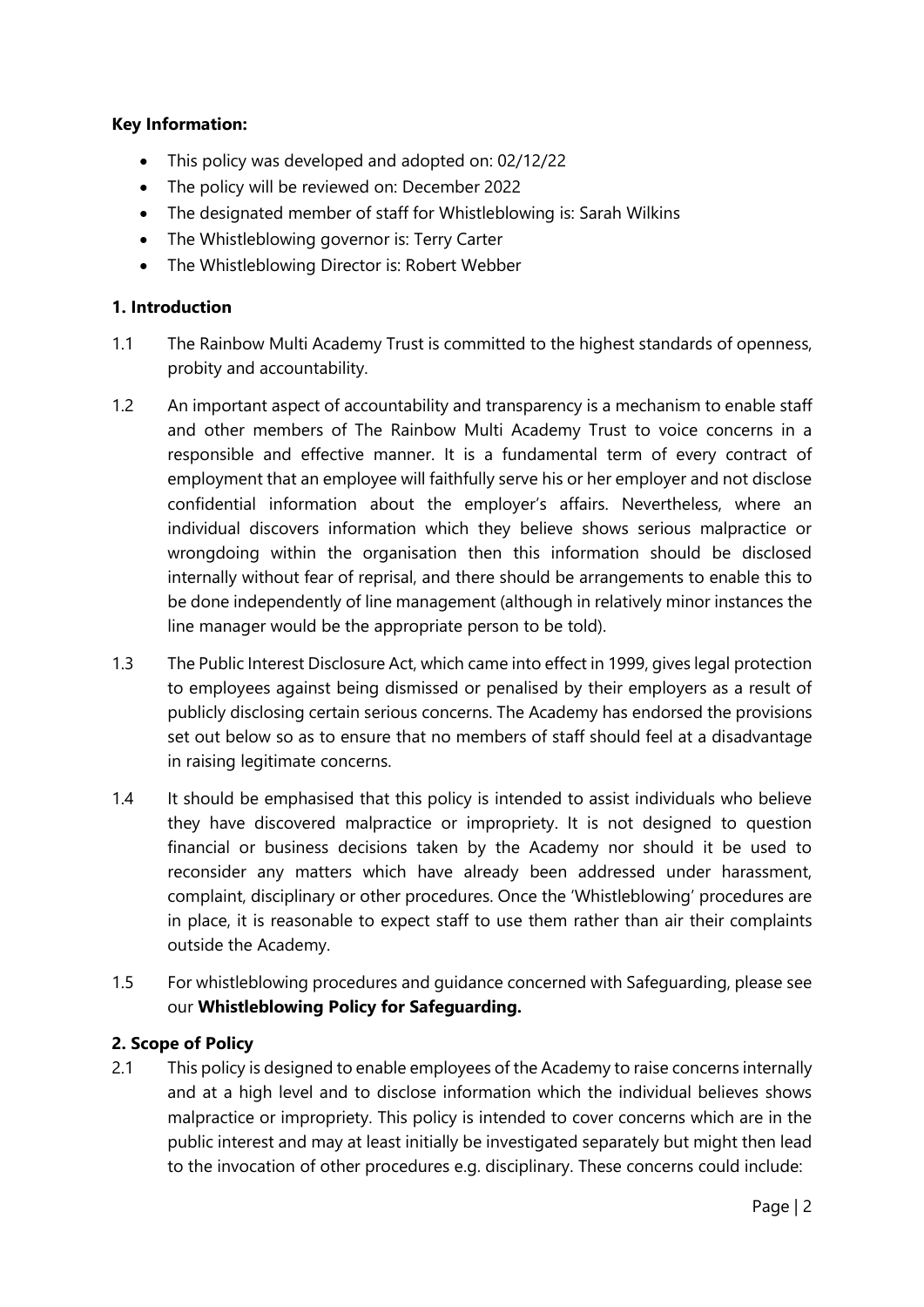- Financial malpractice or impropriety or fraud
- Failure to comply with a legal obligation or statutes
- Dangers to Health & Safety or the environment
- Criminal activity
- Improper conduct or unethical behaviour
- Attempts to conceal any of these

### **3. Safeguards**

#### 3.1 **Protection**

This policy is designed to offer protection to those employees of the Academy who disclose such concerns provided the disclosure is made:

- in good faith
- in the reasonable belief of the individual making the disclosure that it tends to show malpractice or impropriety and if they make the disclosure to an appropriate person (see below). It is important to note that no protection from internal disciplinary procedures is offered to those who choose not to use the procedure. In an extreme case malicious or wild allegations could give rise to legal action on the part of the persons complained about.

#### **3.2 Confidentiality**

The Rainbow Multi-Academy Trust will treat all such disclosures in a confidential and sensitive manner. The identity of the individual making the allegation may be kept confidential so long as it does not hinder or frustrate any investigation. However, the investigation process may reveal the source of the information and the individual making the disclosure may need to provide a statement as part of the evidence required.

#### **3.3 Anonymous Allegations**

This policy encourages individuals to put their name to any disclosures they make. Concerns expressed anonymously are much less credible, but they may be considered at the discretion of the Academy.

In exercising this discretion, the factors to be taken into account will include:

- The seriousness of the issues raised
- The credibility of the concern
- The likelihood of confirming the allegation from attributable sources

#### **3.4 Untrue Allegations**

If an individual makes an allegation in good faith, which is not confirmed by subsequent investigation, no action will be taken against that individual. In making a disclosure the individual should exercise due care to ensure the accuracy of the information. If, however, an individual makes malicious or vexatious allegations, and particularly if he or she persists with making them, disciplinary action may be taken against that individual.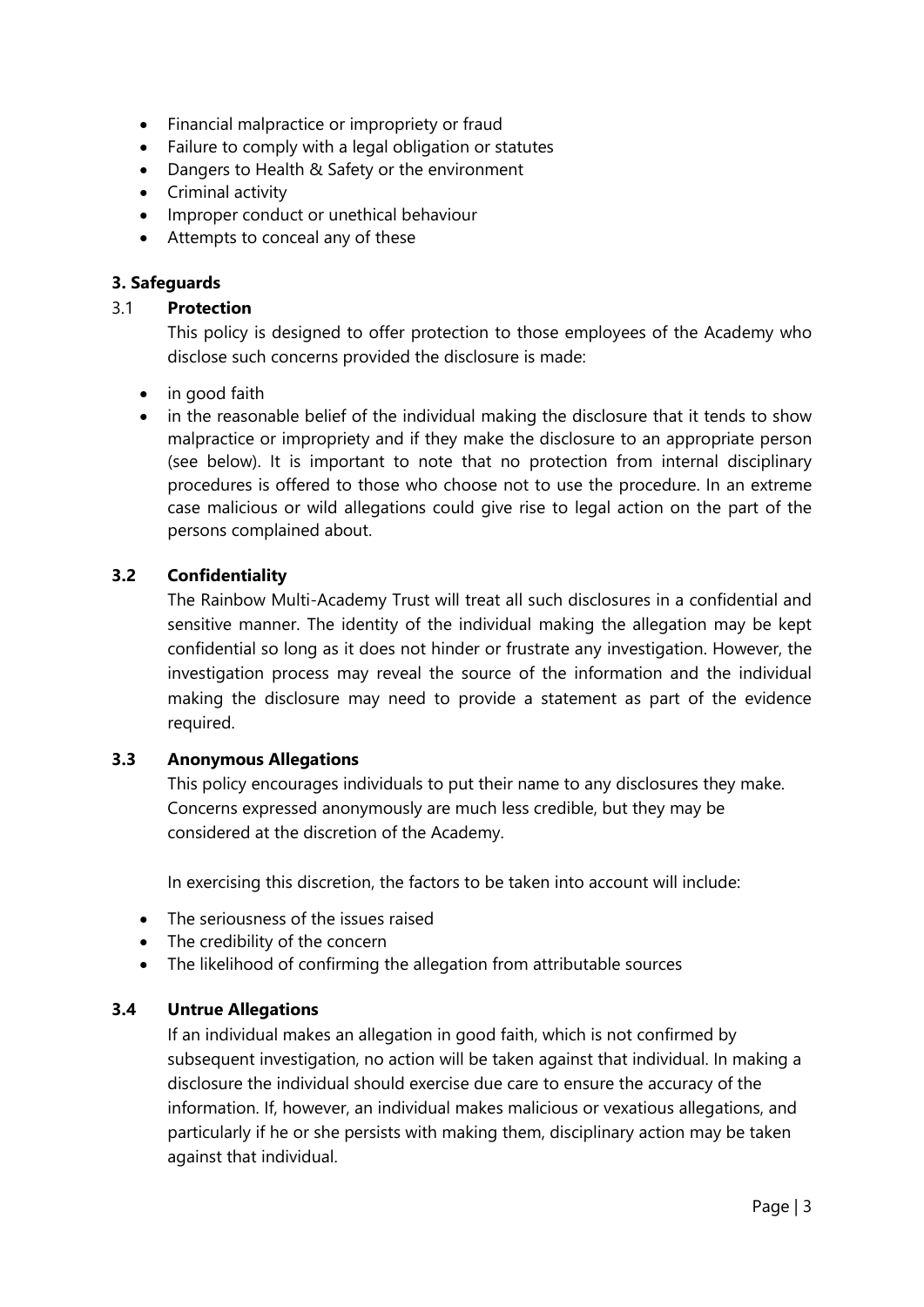#### **4. Procedures for Making a Disclosure**

- 4.1 On receipt of a complaint of malpractice, the member of staff who receives and takes note of the complaint, must pass this information as soon as is reasonably possible, to the appropriate designated investigating officer as follows:
	- Complaints of malpractice will be investigated by the Head unless the complaint is against the Head or is in any way related to the actions of the Head. In such cases, the complaint should be passed to the CEO or Whistleblowing governor.
	- In case of the complaint being against the CEO or Chair of governors the Whistleblowing Director, Terry Carter should be informed.
	- In the case of a complaint, which is any way connected with but not against the Head or CEO, the Whistleblowing Director will employ Neo to act as the alternative investigating officer.
	- Complaints against a Governor should be passed to the Whistleblowing Director who will nominate an appropriate investigating officer. If the complaint is against the Whistleblowing Director, the Chair of the Board of Directors should be contacted and will nominate an appropriate investigating officer.
	- The complainant has the right to bypass the line management structure and take their complaint direct to the Whistleblowing Director. The Whistleblowing Director has the right to refer the complaint back to management if they feel that management, without any conflict of interest, can more appropriately investigate the complaint.
- 4.2 Should none of the above routes be suitable or acceptable to the complainant, then the complainant may approach one of the following individuals who have been designated and trained as independent points of contact under this procedure. They can advise the complainant on the implications of the legislation and the possible internal and external avenues of complaint open to them:
	- 1. Steve Burgess, neo:pm 07767 870438
	- 2. Rob Parker, neo:pm 07900 580428
- 4.3 If there is evidence of criminal activity then the investigating officer should inform the police. The Academy will ensure that any internal investigation does not hinder a formal police investigation.

#### **5. Timescales**

- 5.1 Due to the varied nature of these sorts of complaints, which may involve internal investigators and / or the police, it is not possible to lay down precise timescales for such investigations. The investigating officer should ensure that the investigations are undertaken as quickly as possible without affecting the quality and depth of those investigations.
- 5.2 The investigating officer, should as soon as practically possible, send a written acknowledgement of the concern to the complainant and thereafter report back to them in writing the outcome of the investigation and on the action that is proposed. If the investigation is a prolonged one, the investigating officer should keep the